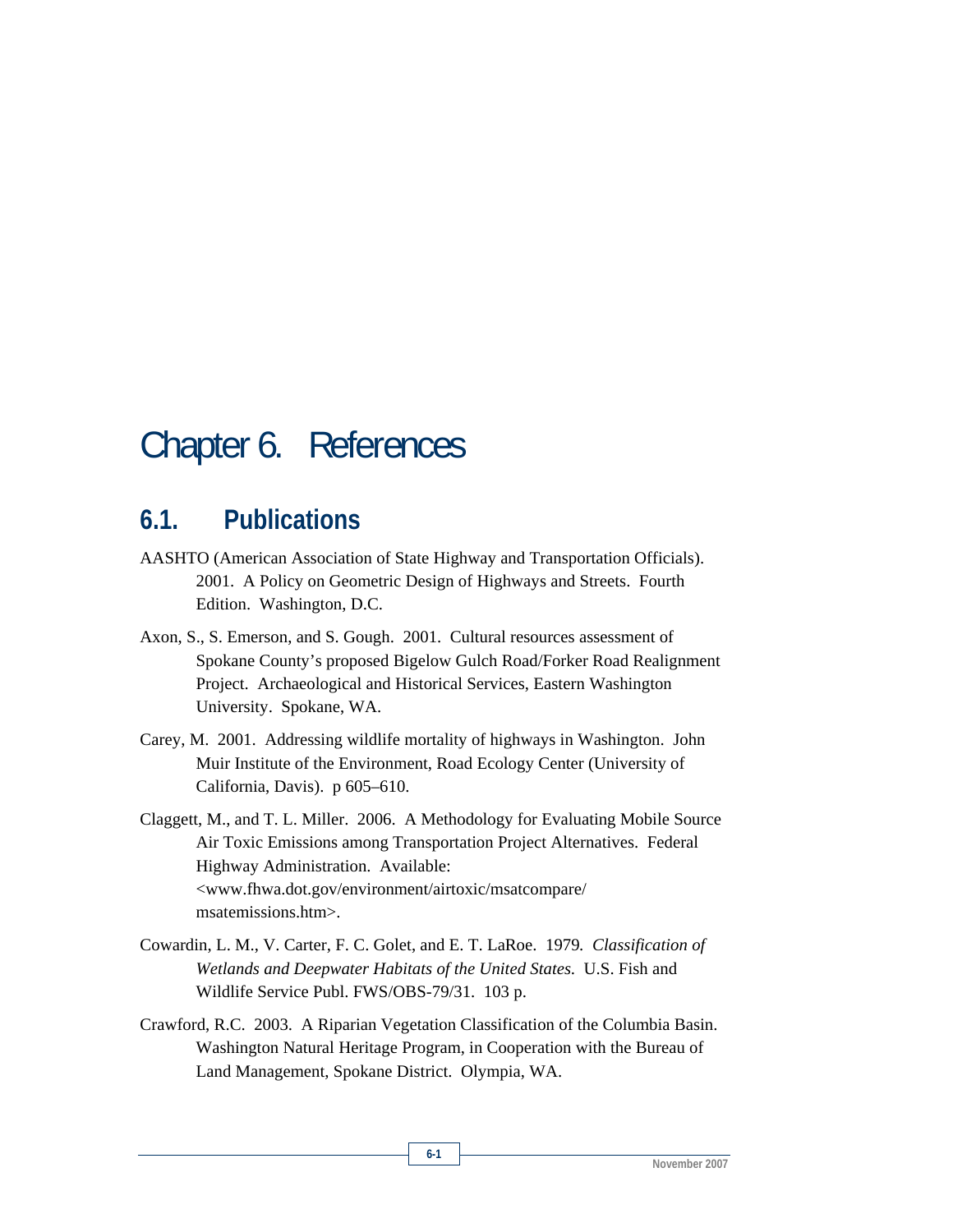- Danielson, B. J., and M. W. Hubbard. 1998. A literature review for assessing the status of current methods of reducing deer-vehicle collisions. Task Force on Animal Vehicle Collisions. The Iowa Department of Transportation and Iowa Department of Natural Resources. Ames, IA.
- Deer-Vehicle Crash Information Clearinghouse. 2006. Countermeasures toolbox. Wisconsin Department of Transportation, Madison, WI. Available: <http://deercrash.com/index.htm>.
- DNR (Washington Department of Natural Resources). 2000. Field Guide to Washington's Rare Plants. Olympia, WA.
- ———. 2006. Review of maps of sensitive plants sent by Washington Natural Heritage Program, a department of the Washington Department of Natural Resources.
- Donaldson, N. C., and L. D. Giese. 1968. Soil survey of Spokane County, Washington. USDA Soil Conservation Service. Wash. Agric. Exp. Stn. 143 pp.
- Ecology (Washington State Department of Ecology). 2004. Stormwater Management for Eastern Washington. Publication Number 04-10-076. Olympia, WA. Available: <http://www.ecy.wa.gov/pubs/0410076.pdf>.
- ———. 2005. Critical Aquifer Recharge Areas Guidance Document. Publication No. 05-10-028. Olympia, WA.
- ———. 2007a. Well Logs. Available at: <http://apps.ecy.wa.gov/welllog/ index.asp>. Accessed on: June 11 and 24, 2007.
- ———. 2007b. 303(d) List. Available at: <http://apps.ecy.wa.gov/wqawa/viewer.htm>. Accessed on: June 24, 2007.
- Ecology, U.S. Fish and Wildlife Service, U.S. Environmental Protection Agency. 2006. Joint Interagency Wetland Mitigation Guidance. Olympia, WA.
- EPA (U.S. Environmental Protection Agency). 2006. Integrated Risk Information System (IRIS) database. Available: <http://www.epa.gov/iris>.
- FHWA (Federal Highway Administration). 1988. Visual Impact Assessment for Highway Projects (FHWA-HI-88-054). USDOT (U.S. Department of Transportation).

———. 2006. Interim Guidance on Air Toxics Analysis in NEPA documents. Available: <http://www.fhwa.dot.gov/ENVIRONMENT/airtoxic/ 020306guidmem.htm>. Last revised: February 3, 2006. Accessed: March 1, 2007.

GeoEngineers. 2005. Preliminary hydrologic review, Bigelow Gulch corridor, Spokane County, Washington. Prepared for Spokane County Public Works. Redmond, WA.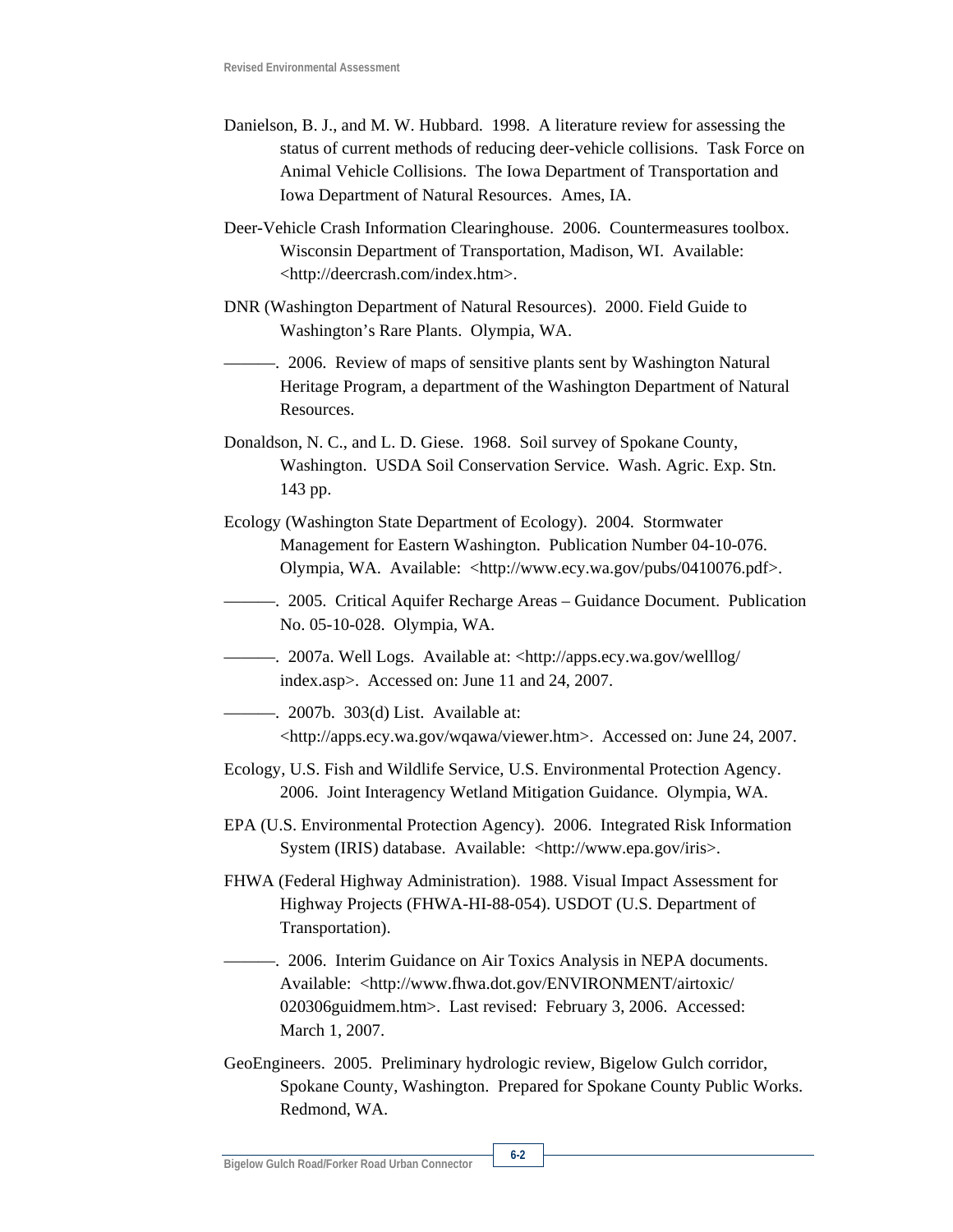- Golder Associates. 2003a. Little Spokane (WRIA 55) and Middle Spokane (WRIA 57) Watershed Planning, Phase II – Level 1 Assessment Data Compilation and Preliminary Analysis. Report to Spokane County, WA. <http://www.spokanecounty.org/wqmp/projects/ASP/Level1Report.asp>.
- ———. 2003b. Little Spokane River Basin (WRIA 55) Instream Flow Needs Assessment. December 2003. Spokane, WA. <http://www.spokanecounty.org/wqmp/projects/ASP/ InstreamFlowReport.asp>.
- ———. 2004 Level 2 Technical Assessment: Watershed Simulation Model. Report to the Little and Middle Spokane Watershed WRIA 55 and 57 Planning Unit. Spokane, WA.

<http://www.spokanecounty.org/wqmp/projects/ASP/WatershedModel.asp>.

- Hedlund, J. H., P. D. Curtis, and A. F. Williams. 2004. *Methods to reduce traffic crashes involving deer: What works and what does not*. Taylor & Francis Pub. London.
- Highberg, K. 1978. *Orchard Prairie: The First Hundred Years*. Ye Galleon Press. Fairfield, WA.
- Hruby, T. 2004. Washington State Wetlands Rating System for Eastern Washington. Washington Department of Ecology. Publication 04-06-015. August. 122 p.

ITE (Institute of Transportation Engineers). 2003a. Traffic Engineering Handbook.

———. 2003b. Trip Generation. 7th Edition. Publication No. IR-016D.

- Jones & Stokes. 2004. Cultural Resources Assessment for the Bigelow Gulch/Forker Road Urban Connector Project, Spokane County, Washington. Prepared for Spokane County Public Works, Division of Engineering and Roads.
	- -. 2006. Bigelow Gulch/Forker Road Urban Connector. Environmental Assessment and Draft Section 4(f) Evaluation. January. (J&S 99377.99 001.) Bellevue, WA. Submitted to Spokane County Public Works, Spokane, WA. Prepared for Federal Highway Administration and Washington State Department of Transportation.
	- -. 2007. Addendum Cultural Resources Assessment for the Bigelow Gulch Road/Forker Road Urban Connector Project, Spokane County, Washington. Prepared for Spokane County Public Works, Division of Engineering and Roads. Bellevue, WA. April.
- MacInnis, J. D., Jr., J. A. Blake, B. D. Painter, J. P. Buchanan, B. B. Lackaff, and R. M. Boese. 2000. The Spokane Valley-Rathdrum Prairie aquifer atlas: Coeur d'Alene, Idaho Department of Environmental Quality, 24 p.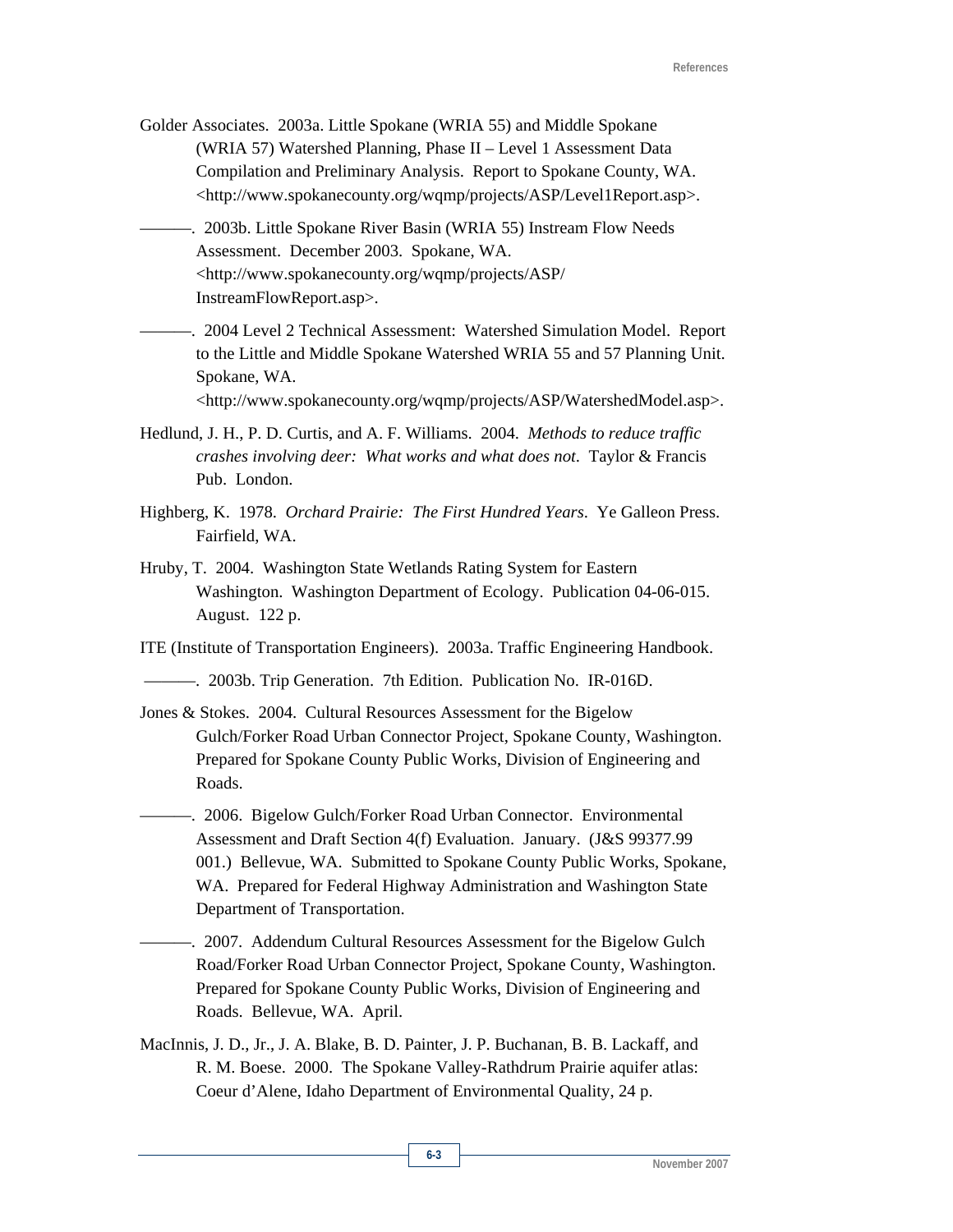- Northwest Hydraulic Consultants and Hardin-Davis, Inc. 2004. Instream flow and fish habitat assessment, FERC Project No. 2545, Avista Corporation. <http://www.spokanecounty.org/wqmp/projects/pdf/hardindavis%20rpt.pdf>.
- OFM (Office of Financial Management), Forecasting Division. 2006. April 1 Population of Cities, Towns, and Counties Used for Allocation of Selected State Revenues, State of Washington. June 29, 2006. Available: <http://www.ofm.wa.gov/pop/april1/finalpop2006.pdf>. Accessed: December 8, 2006.
- Opler, P.A., R.E. Stanford, H. Pavulaan, Northern Prairie Research Center. 2007. Natural History of North America.-Thicket Hairstreak Butterfly. Available: <http://www.nearctica.com/butter/plate8/Cspinet.htm>. Accessed: June 11, 2007.
- OSPI (Office of Superintendent of Public Instruction). 2006. Washington State Report Card. October 2005. Available: <http://reportcard.ospi.k12.wa.us/summary.aspx>. Accessed: December 8, 2006.
- Rowland, M. M., M. J. Wisdom, B. K. Johnson, and M. A. Penninger. 2004. Effects of roads on elk; implications for management in forested ecosystems. Transactions of the North American Wildlife and Natural Resource Conference 69.
- Shelly, J. S., and R. Mosley. 1988 Report on the Conservation status of *Howellia aquatilis,* a candidate threatened species. Unpublished report to the U.S. Fish and Wildlife Service, Denver, CO. Montana Natural Heritage Program, Helena. 18 pp.
- Spokane County. 1979. Spokane Aquifer Water Quality Management Plan. Spokane County "208" Program.
- ———. 1997. Critical Areas Ordinance, Chapter 20, Title 11 Environment, Section 11.20.050 Wetlands and Section 11.20.060 Fish and Wildlife Habitat Conservation Areas. Available: <http://www.ordlink.com/codes/spokaneco/index.htm>.
- ———. 1998a. Connecting our community: a regional study of urban connectors. Spokane, WA.
- ———. 1998b. Guidelines for Stormwater Management, amended August 2003. Spokane County Public Works Division of Engineering and Roads. Spokane, WA. Available:
	- <http://www.spokanecounty.org/engineer/pub/2003AmendedVersionSpokan eCountyGuidelinesforStormwaterManagement.pdf>.
- ———. 2001a. Capital Facilities Plan. Spokane County, WA.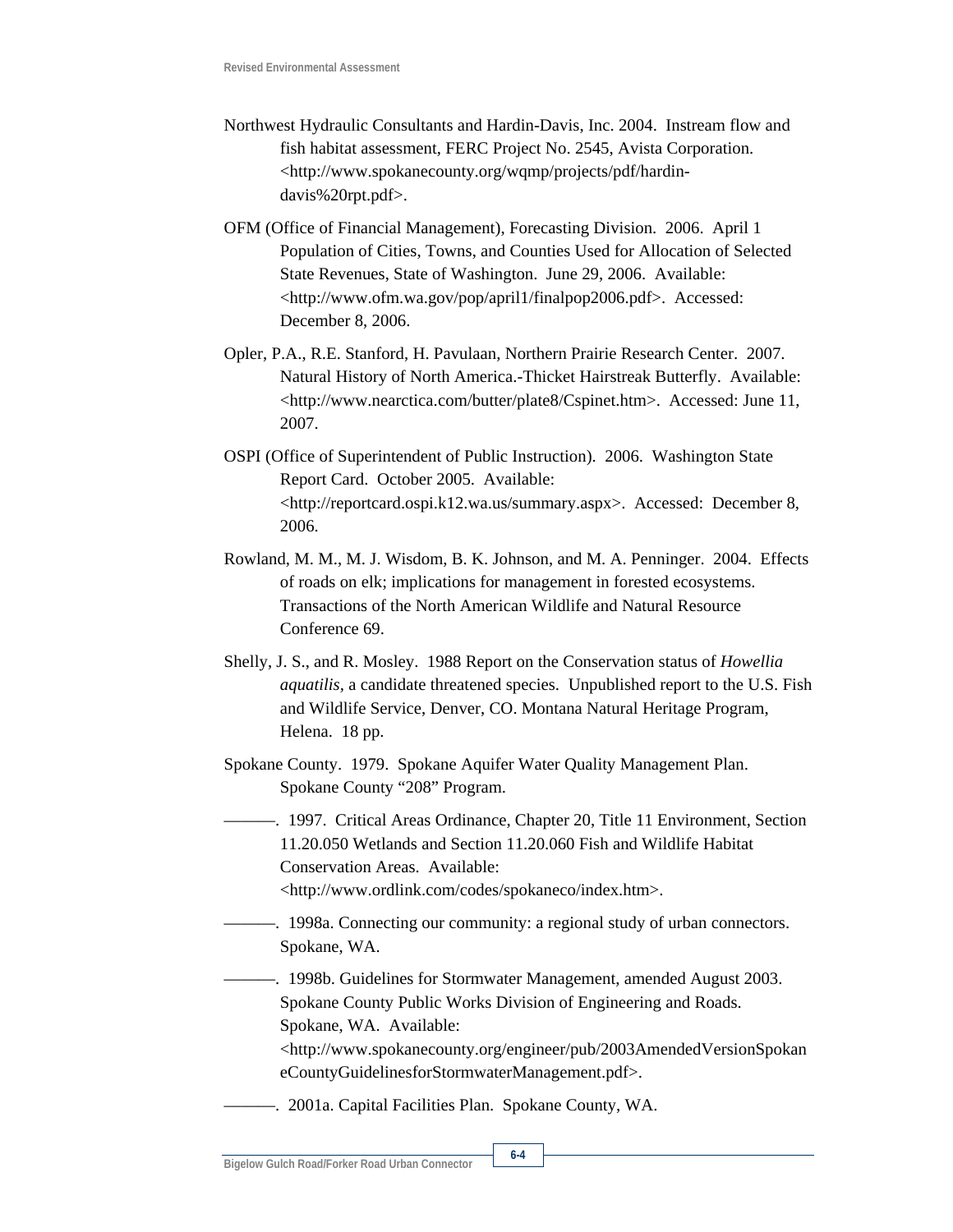- ———. 2001b, as amended. Spokane County Comprehensive Plan. Spokane County Public Works Division of Planning. Spokane, WA. <http://www.spokanecounty.org/planning/. Accessed: February and March 2007. -. 2003. Spokane County Arterial Roadway Plan Map. Spokane County, WA. ———. 2005. Fish and Wildlife Critical Areas Map. Available: <http://www.spokanecounty.org/BP/GISmaps/phs/phs17.pdf>. ———. 2006a. Environmental Maps – Flood Hazard. Available: <http://www.spokanecounty.org/BP/GISmaps/floodweb/floodhaz17.pdf>. ———. 2006b. Spokane County Zoning Code Map. Spokane County, Washington. August 19, 2006. Available: <http://www.spokanecounty.org/planning/. Accessed: February and March 2007. ———. 2006c. Watershed management plan – Water Resource Inventory Area 55 – Little Spokane River and Water Resource Inventory Area 57 – Middle Spokane River. Prepared by Little Spokane River and Middle Spokane River Planning Unit. Spokane, WA. <http://www.spokanecounty.org/wqmp/projects/ASP/WatershedPlan.asp>. ———. 2006d. Spokane County Comprehensive Plan – Pedestrian – Bicycle Plan. <http://www.spokanecounty.org/bp/documents/compplan03am/ e-bikeplan.pdf>. ———. 2006e. Spokane County Standards for Road and Sewer Construction. Spokane County Department of Public Works. Spokane, WA. ———. 2007a. Annual Aquifer Monitoring Report for Spokane Valley – Rathdrum Prairie Aquifer, Spokane County, Washington. Prepared by Spokane County Water Resources. Spokane, WA. ———. 2007b. Spokane County Public Works Annual Traffic Data. Spokane, WA. ———. 2007c. Spokane County Public Works Annual Accident Data. Spokane, WA. Spokane County, City of Spokane, and City of Spokane Valley. 2005. Spokane Regional Stormwater Manual – 2005 Public Review Draft. Spokane, WA. Available: <http://www.spokanecounty.org/engineer/pub/SpokaneRegional%20SWMan ualdraft.pdf>.
- SRTC (Spokane Regional Transportation Council). 2003. Spokane Metropolitan Area Metropolitan Transportation Plan. Spokane Regional Transportation Council, Spokane, WA. July.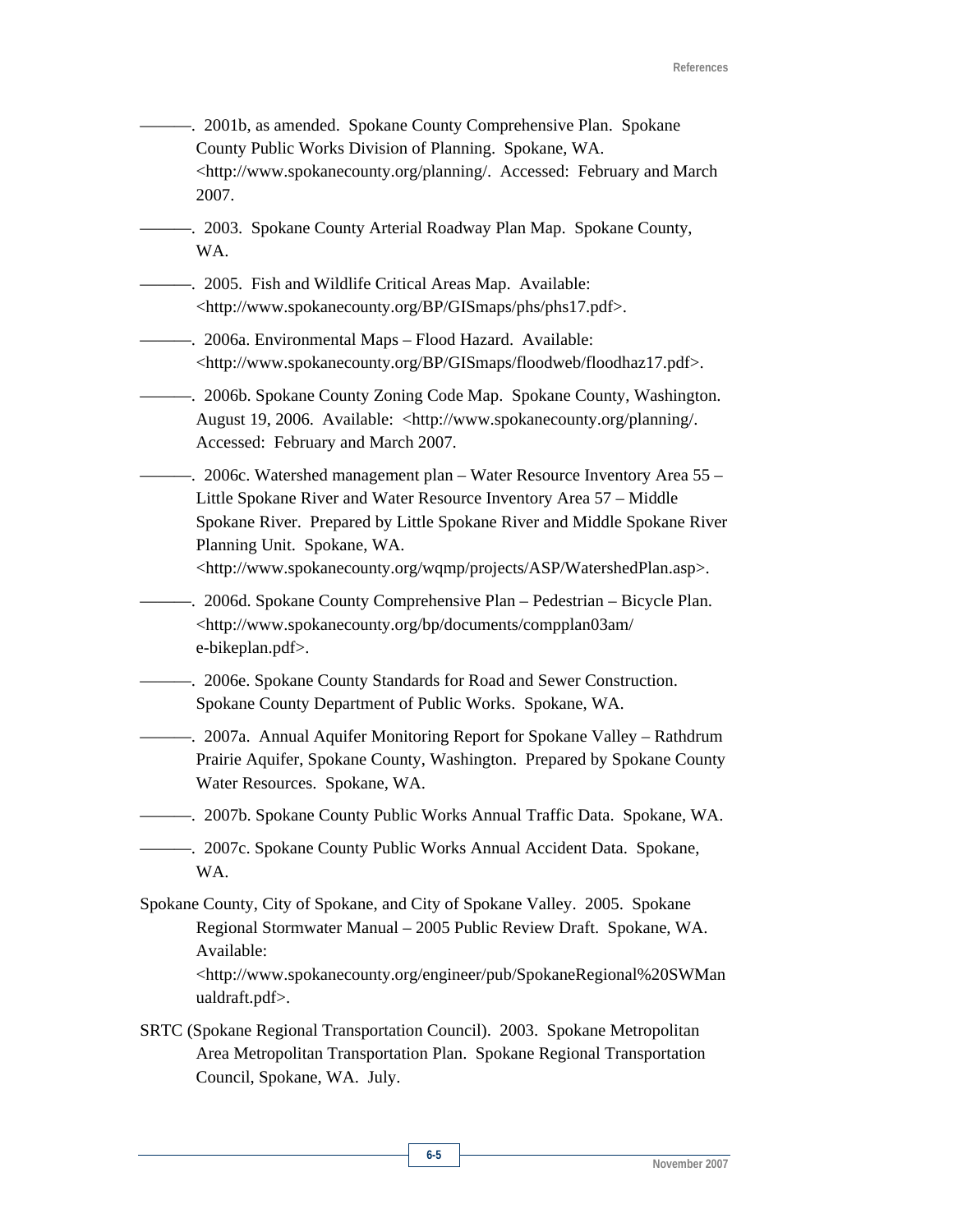- Texas Transportation Institute. 2002. Super 2 Highways: Two-lane Rural Highways with Passing Lanes. Project summary report 4064-S. February, 2002.
- TRB (Transportation Research Board). 2000a. Highway Capacity Manual (HCM). Special Report 209. National Research Council. Washington, D.C.
- ———. 2000b. Accident Mitigation Guide for Congested Rural Two-lane Highways. NCHRP Report 440. Washington, D.C.
- ———. 2002. Interaction between roadways and wildlife ecology a synthesis of highway practice. National Cooperative Highway Research Program. NCHRP Synthesis 305. Washington, D.C.
- U.S. Census 2000. Decennial Census 2000. General Housing and Demographic Characteristics for Spokane County and Washington State. Available: <http://factfinder.census.gov/>. Accessed: February and June 2007.
- U.S. Council on Environmental Quality. 1970. Environmental Quality: the first annual report of the Council on Environmental Quality. U.S. Government Printing office. Washington D.C.
- ———. 1997. Considering Cumulative Effects under the National Environmental Policy Act. Washington, D.C.
- U.S. Department of Education. 2007. National Center for Education Statistics. Website. Accessed June 27, 2007. Available: <http://nces.ed.gov/>.
- U.S. Forest Service. U.S. Department of Agriculture Natural Resources Conservation Service. 2004. Crystal Mountain Master Development Plan Final Environmental Impact Statement. Volume 2: Chapter 4–9. Mt. Baker-Snoqualmie National Forest.
- USDA (U.S. Department of Agriculture Natural Resources Conservation Service). 1968. Soils Survey of Spokane County, Washington. Washington D.C.
- ———. 2005. Technical Notes Riparian Revegetation Plants. Spokane, WA.
- USDOT (U.S. Department of Transportation). 2000. Manual on Uniform Traffic Control Devices. Washington, D.C.
- USFWS (U.S. Fish and Wildlife Service). 1996. Draft Water Howellia Recovery Plan. USFWS. Helena, MT.
- ———. 2004. National Wetland Inventory. Available: <http://www.fws.gov/nwi/>.
- ———. 2006. Listed and Proposed Endangered and Threatened Species and Critical Habitat, Candidate Species, and Species of Concern for Spokane County (revised December 20, 2005).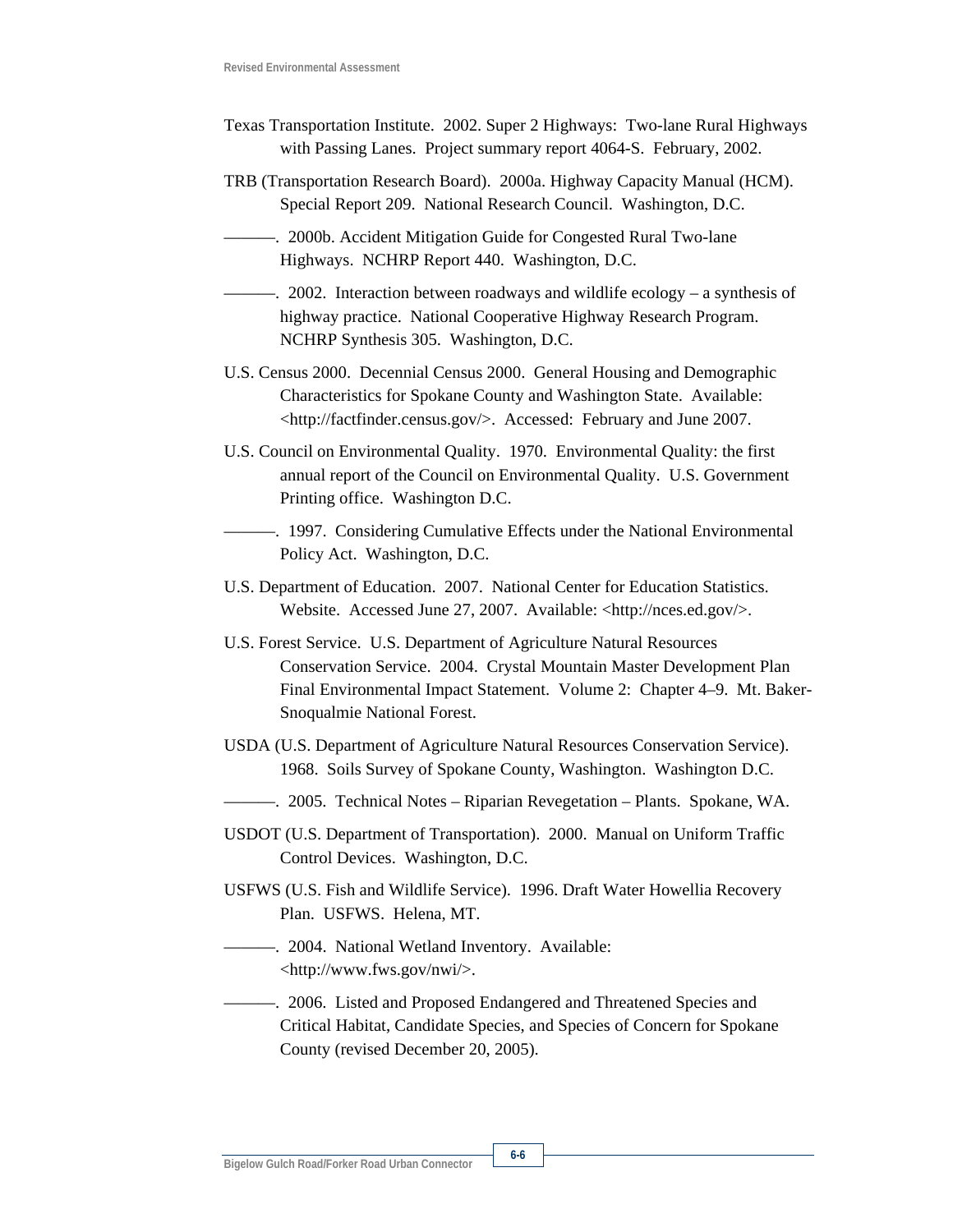- USGS (U.S. Geological Survey). 2007. Surface Water Flow Data. Available at: <http://wa.water.usgs.gov/realtime/historical.html>. Accessed June 25, 2007.
- Washington State Freight Mobility Strategies Investment Board. 2003. 2003 Activities and recommendations report. Olympia, WA.
- WDFW (Washington Department of Fish and Wildlife). 2000. Spokane River Subbasin Summary. Prepared for the Northwest Power Planning Council. John Walen, Subbasin Team Leader. November 2, 2000.
- ———. 2003. Fish Passage Design at Road Culverts. K. Bates, B. Barnard, B. Heiner, J. P. Klavas, P. Powers, and P. Smith. Olympia, WA. 110pp.
- ———. 2004. Aquatic Habitat Guidelines: An Integrated Approach to Marine, Freshwater, and Riparian Habitat Protection and Restoration. Available at: <http://wdfw.wa.gov/hab/ahg/shrg/index.htm>.
- ———. 2006. Priority Habitat Species Data. Produced January 11, 2007.
- ———. 2007. Priority habitats and species data. Washington Department of Fish and Wildlife, Olympia, WA.
- Weber, J. W., and E. J. Larrison. 1977. *Birds of Southeastern Washington*. University Press of Idaho. Moscow, ID. 66 pp.
- Wilson, Eugene. 2000. Defining a Road Safety Audits Program for Enhancing Safety and Reducing Tort Liability. University of Wyoming, Laramie.
- WSDOT (Washington State Department of Transportation). 1989. I-90/Four Lakes to Idaho State Line NEPA Environmental Impact Statement. Spokane, WA.
	- ———. 1997. U.S. 395 (North Spokane Corridor) Final Environmental Impact Statement. Spokane, WA. Available at: <http://www.wsdot.wa.gov/Projects/US395/NorthSpokaneCorridor/Environ mental.htm>.
- ———. 2002a. State Route 97 Pateros to the Canadian Border: Scenic Byway Application Visual Analysis Discipline Report. July 2002.
- ———. 2002b. U.S. 395 (North Spokane Corridor) Supplemental Final Environmental Impact Statement. Spokane, WA. Available at: <http://www.wsdot.wa.gov/Projects/US395/NorthSpokaneCorridor/Environ mental.htm>.
	- ———. 2005. 2005 Annual State Highway Collision Data Summary. Washington State Department of Transportation, Olympia, WA. Available at: <http://www.wsdot.wa.gov/mapsdata/tdo/accidentannual.htm>.

———. 2006a. Environmental *Procedures Manual*. M31-11. March. Olympia, WA.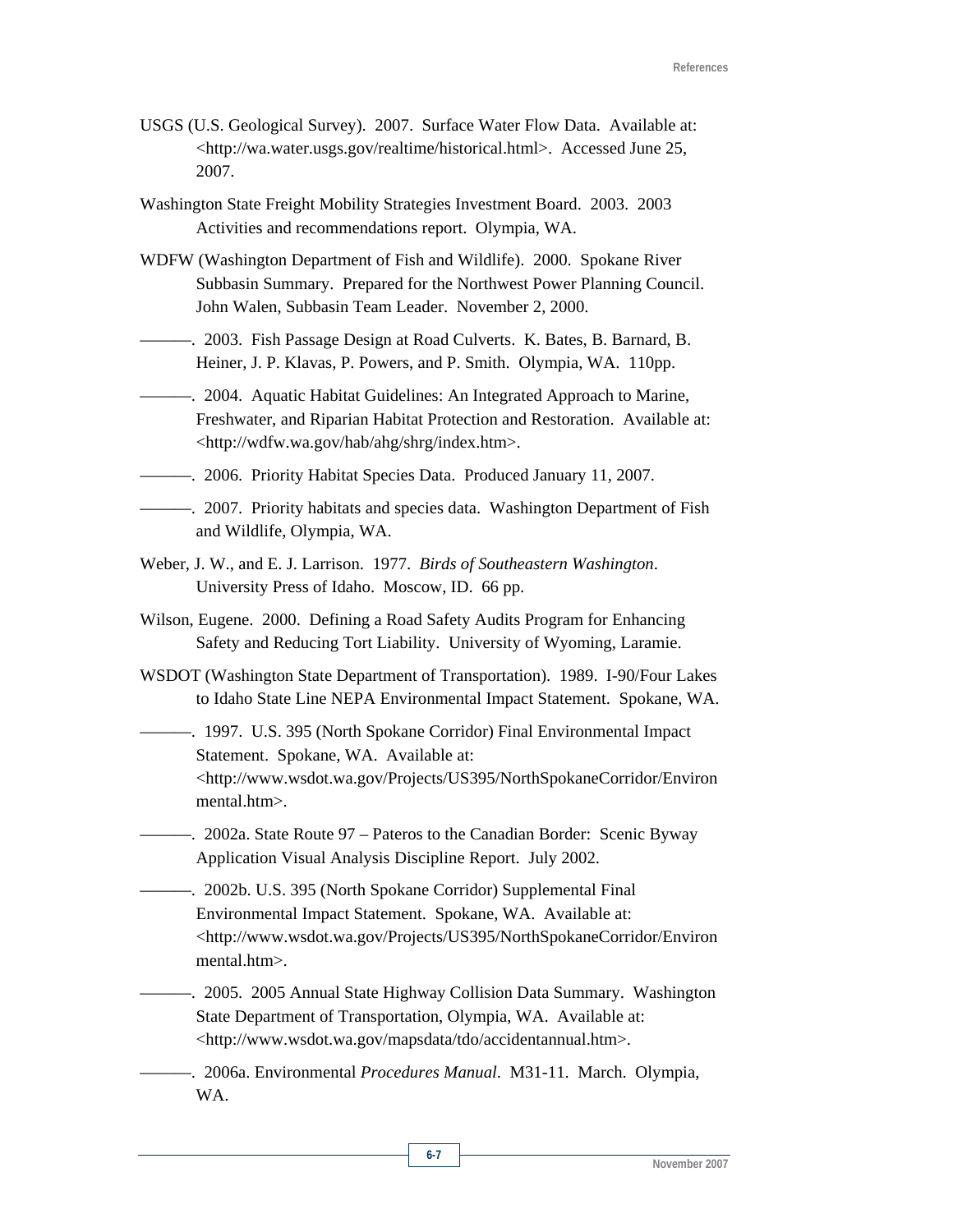- ———. 2006b. Highway *Runoff Manual*. M31-16. March. Olympia, WA.
- ———. 2006c. The 2006 Standard Specifications for Road, Bridge, and Municipal Construction.
- ———. 2006d. Traffic noise analysis and abatement policy procedures. <http://www.wsdot.wa.gov/NR/rdonlyres/26528ACC-7437-427C-BE81- F6FFA9C3BFD2/0/WSDOTNoisePolicy.pdf>.
- ———. 2007a. WSDOT Design Manual. Olympia WA. Available at: <http://www.wsdot.wa.gov/eesc/design/policy/dopubs2.htm>.
- ———. 2007b. Local Area Guidelines (LAG) Manual. Olympia, WA. Available at: <http://www.wsdot.wa.gov/publications/manuals/fulltext/M36- 63/LAGManual.pdf>.
- ———. 2007c. WSDOT Projects I-90 Spokane to Idaho Line website. Available at: <http://www.wsdot.wa.gov/Projects/I90/SpokaneIdahoLine/>.

## **6.2. Personal Communications**

- Brueggeman, Robert. County Engineer, Spokane County Public Works, Spokane, WA. Telephone conversation, March 13, 2007.
- Davenport, Steve. Senior Planner, Spokane County, WA. Phone call to discuss county maps showing Orchard Prairie Boundary, March 2007.
- Ferguson, Howard. District Wildlife Biologist, Washington State Department of Fish and Wildlife, Region 1, Spokane, WA. Email exchanges, June 7 and 22, 2006 – email to Jon Ives, Jones & Stokes.
- Fursman, Victoria. Wildlife Biologist, Washington State Department of Transportation. Email exchanges, March 26, April 9, and April 27, 2007.
- Gamon, Robert. 2001. Washington Natural Heritage, Telephone Conversation October 25, 2001.
- Greene, Barry. Transportation Engineer, Spokane County Public Works. Meeting, February 2007.
- Hemmings, Bill. Project Manager, Spokane County Public Works. Numerous emails and Telephone Conversations with Jonathan Ives and Other Staff, Jones & Stokes. March 15, 2007.
- Jensen, Paul. Senior Planner, Spokane County Department of Building and Planning. Telephone conversation, June 2006.
- Lawlor, Jeff. Area Habitat Biologist, Washington State Department of Fish and Wildlife, Region 1. June 12 and 22, 2006 – email to Jon Ives and January 18, 2007 communication with Christina Dueber Jones & Stokes.